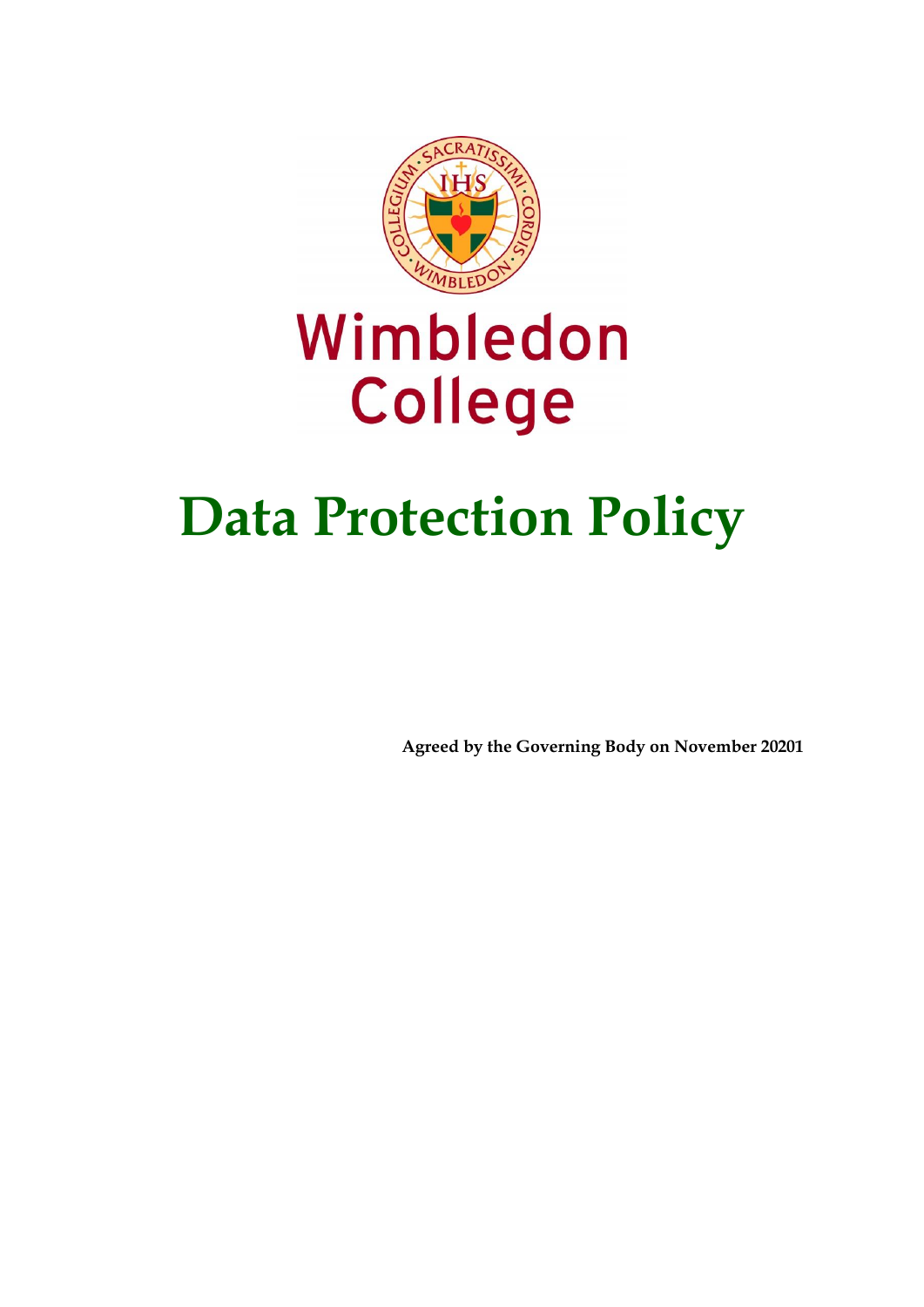#### Contents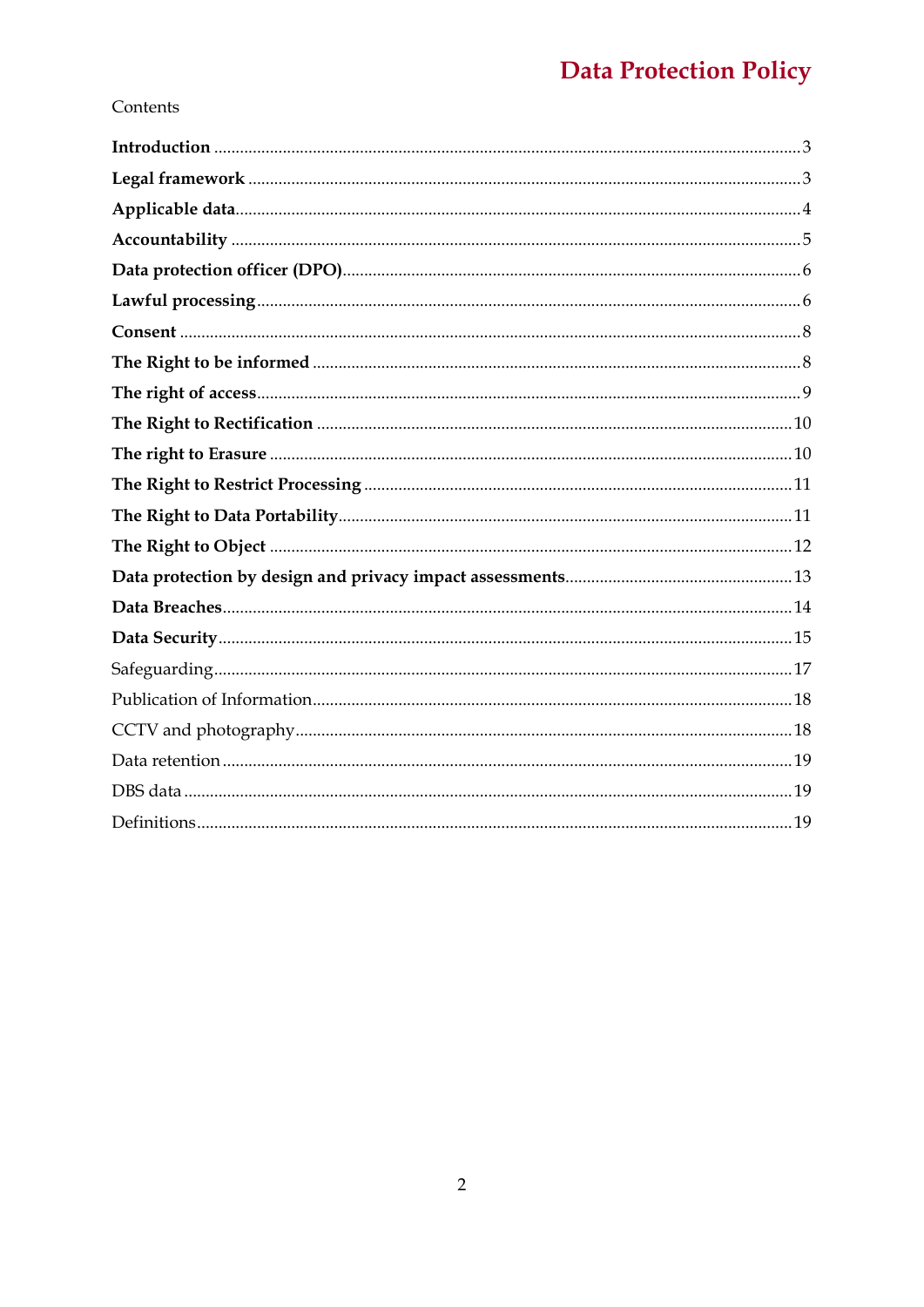#### <span id="page-2-0"></span>**Introduction**

This school is committed to being transparent about how it collects and uses data in order to meet its data protection obligations. This policy sets out our commitment to the protection of data.

Please also refer to our HR related policy for specific guidance on the personal data of job applicants, employees, workers, contractors, volunteers, interns, apprentices and former employees.

We may, from time to time, be required to share personal information about employees, pupils, students or trainees with other organisations, this includes Local Authorities, Department for Education, other schools and educational bodies, and potentially social services and law enforcement agencies.

This policy is in place to ensure all staff and governors are aware of their responsibilities and outlines how we comply with the principles of the UK GDPR and Data Protection Act 2018.

Organisational methods for keeping data secure are imperative, and we believe that it is good practice to keep clear practical policies, backed up by written procedures.

UK GDPR We have signed up to Merton's Data Protection Officer Service Level Agreement. The role of the DPO is to inform and advise us on our data protection obligations. The DPO can be contacted at [schoolsDPO@merton.gov.uk](mailto:schoolsDPO@merton.gov.uk)

#### <span id="page-2-1"></span>**Legal framework**

This policy has due regard to legislation, including, but not limited to the following:

- The UK General Data Protection Regulation (UK GDPR)
- The Data Protection Act 2018
- The Freedom of Information Act 2000
- The Education (Pupil Information) (England) Regulations 2005 (as amended in 2016)
- The Freedom of Information and Data Protection (Appropriate Limit and Fees) Regulations 2004
- The School Standards and Framework Act 1998

This policy will also have regard to the following guidance:

• ICO (2021) 'Guide to the UK General Data Protection Regulation ( UK GDPR)'UK GDPRUK GDPR Department For Education (2018) 'Data Protection: A toolkit for schools 'This policy will be implemented in conjunction with the following policies:

- Online-safety Policy
- Freedom of Information Policy
- • Photography Policy
- • Data and E-security Breach Prevention and Management Plan
- Freedom of Information Policy and Model Publication Scheme
- • Surveillance and CCTV Policy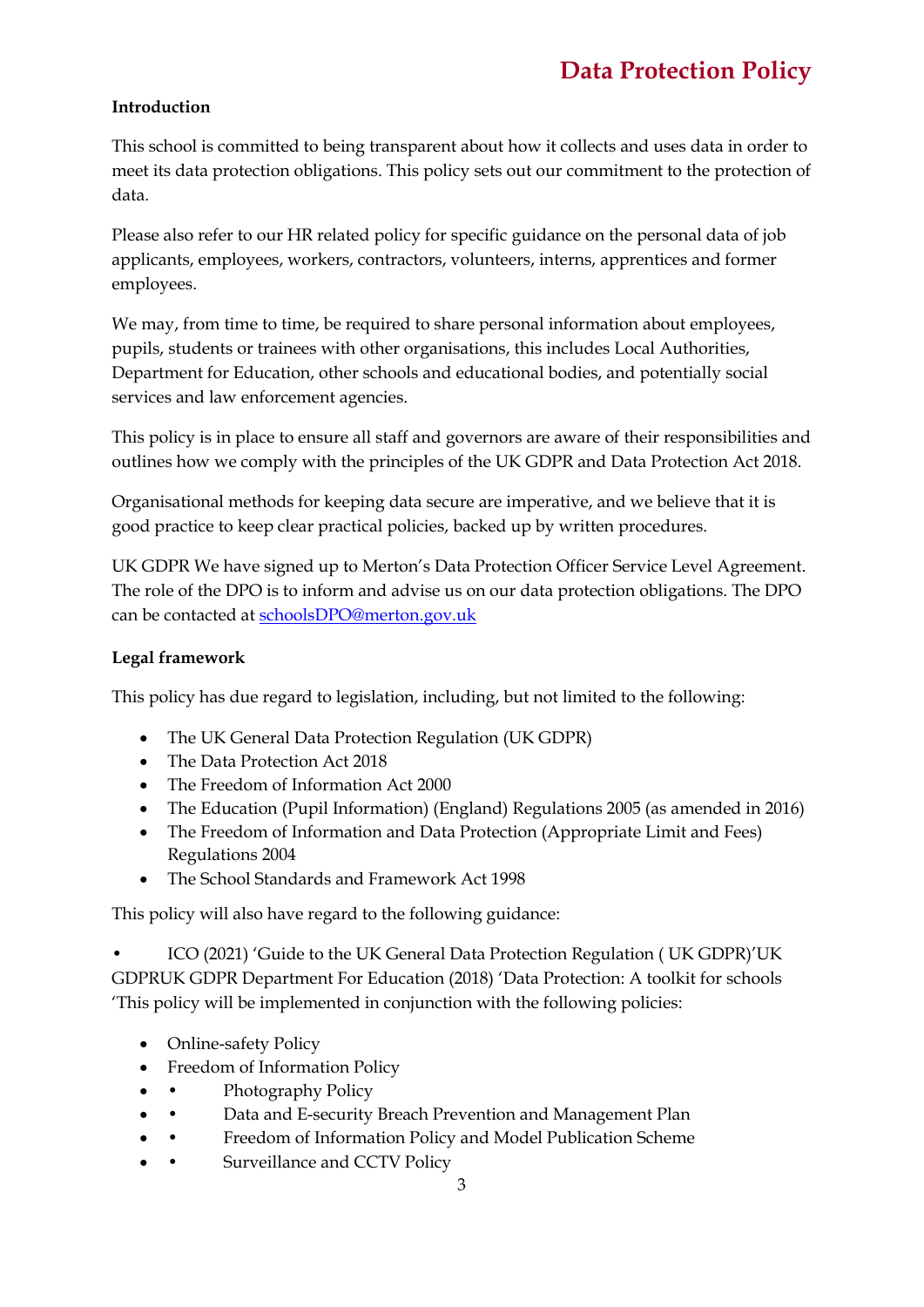- • Child Protection and Safeguarding Policy
- • Data Handling Procedures Policy
- Records Management Policy

#### <span id="page-3-0"></span>**Applicable data**

Article 4 of the UK GDPR and Data Protection Act 2018 states that "'personal data' means any information relating to an identified or identifiable natural person ('data subject')".

; an identifiable natural person is one who can be identified, directly or indirectly, in particular by reference to an identifier such as a name, an identification number, location data, an online identifier or to one or more factors specific to the physical, physiological, genetic, mental, economic, cultural or social identity of that natural person;

The UK GDPRUK UK GDPR applies to both automated personal data and to manual filing systems, where personal data is accessible according to specific criteria, as well as to chronologically ordered data and pseudonymised data.

Sensitive personal data is referred to in the UK GDPR as **'special categories of personal data'**,

This is defined as

- Genetic data.
- Biometric data.
- Data concerning health.
- Data concerning a person's sex life.
- Data concerning a person's sexual orientation.
- Personal data which reveals:
- o Racial or ethnic origin.
- o Political opinions.
- o Religious or philosophical beliefs.
- o Trade union membership. **Principles**

In accordance with the requirements outlined in the UK GDPR, personal data will be:

- Processed lawfully, fairly and in a transparent manner in relation to individuals.
- Collected for specified, explicit and legitimate purposes and not further processed in a manner that is incompatible with those purposes; further processing for archiving purposes in the public interest, scientific or historical research purposes or statistical purposes shall not be considered to be incompatible with the initial purposes.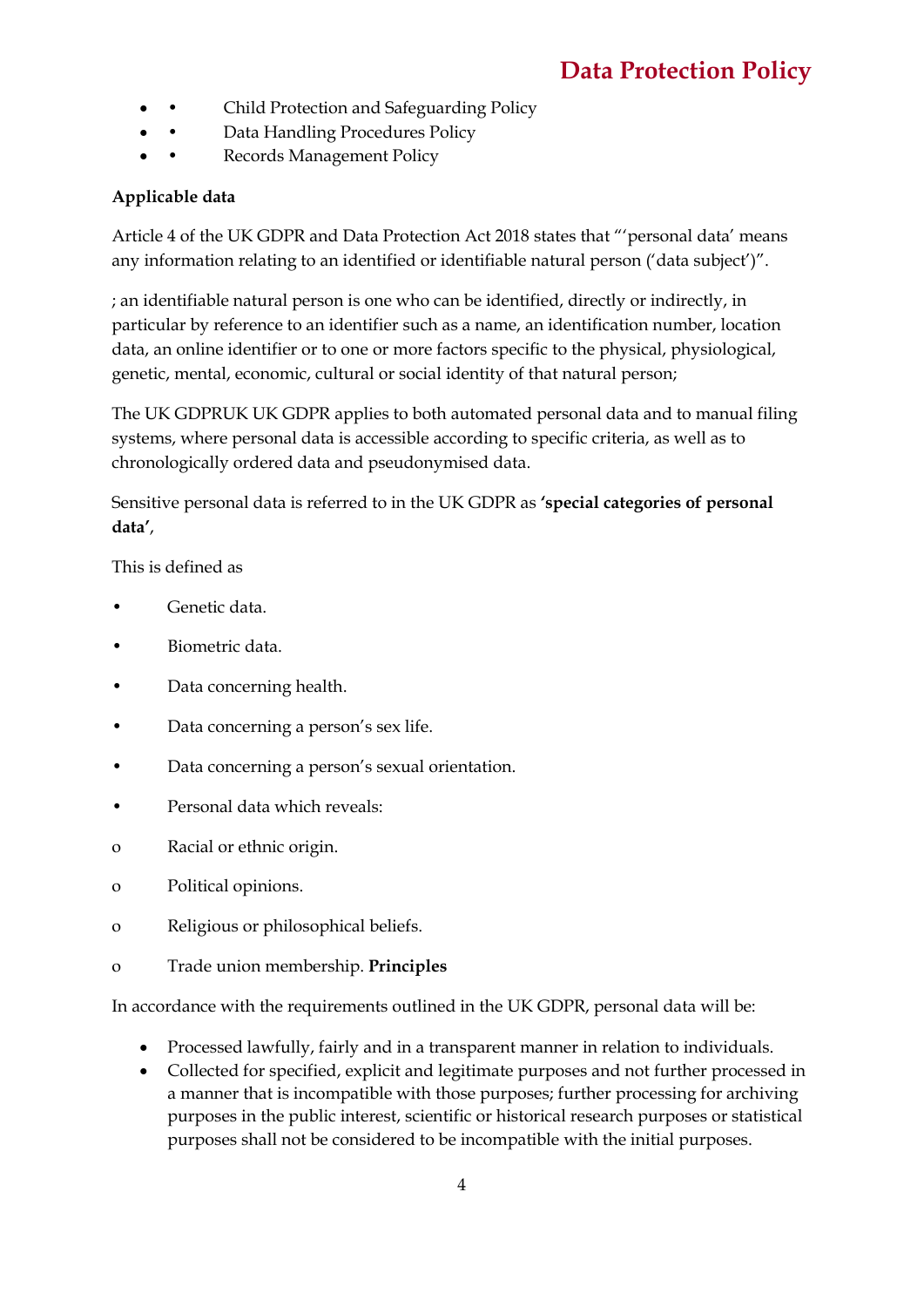- Adequate, relevant and limited to what is necessary in relation to the purposes for which they are processed.
- Accurate and, where necessary, kept up-to-date; every reasonable step must be taken to ensure that personal data that are inaccurate, having regard to the purposes for which they are processed, are erased or rectified without delay.
- Kept in a form which permits identification of data subjects for no longer than is necessary for the purposes for which the personal data are processed; personal data may be stored for longer periods, insofar as the personal data will be processed solely for archiving purposes in the public interest, scientific or historical research purposes or statistical purposes, subject to implementation of the appropriate technical and organisational measures required by the UK GDPR in order to safeguard the rights and freedoms of individuals.
- Processed in a manner that ensures appropriate security of the personal data, including protection against unauthorised or unlawful processing and against accidental loss, destruction or damage, using appropriate technical or organisational measures.

The UK GDPR also requires that "the controller shall be responsible for, and able to demonstrate, compliance with these principles".

#### <span id="page-4-0"></span>**Accountability**

This school will implement appropriate technical and organisational measures to demonstrate that data is processed in line with the principles set out in the UK GDPR.

We will also provide comprehensive, clear and transparent privacy policies.

Records of activities relating to higher risk processing will be maintained, such as the processing of special categories data or that in relation to criminal convictions and offences.

Internal records of processing activities will include the following:

- Name and details of the organisation
- Purpose(s) of the processing
- Description of the categories of individuals and personal data
- Retention schedules
- Categories of recipients of personal data
- Description of technical and organisational security measures
- Details of transfers to third countries, including documentation of the transfer mechanism and safeguards in place.

We will implement measures that meet the principles of data protection by design and data protection by default, such as:

- Data minimisation.
- Pseudonymisation.
- Transparency.
- Allowing individuals to monitor processing.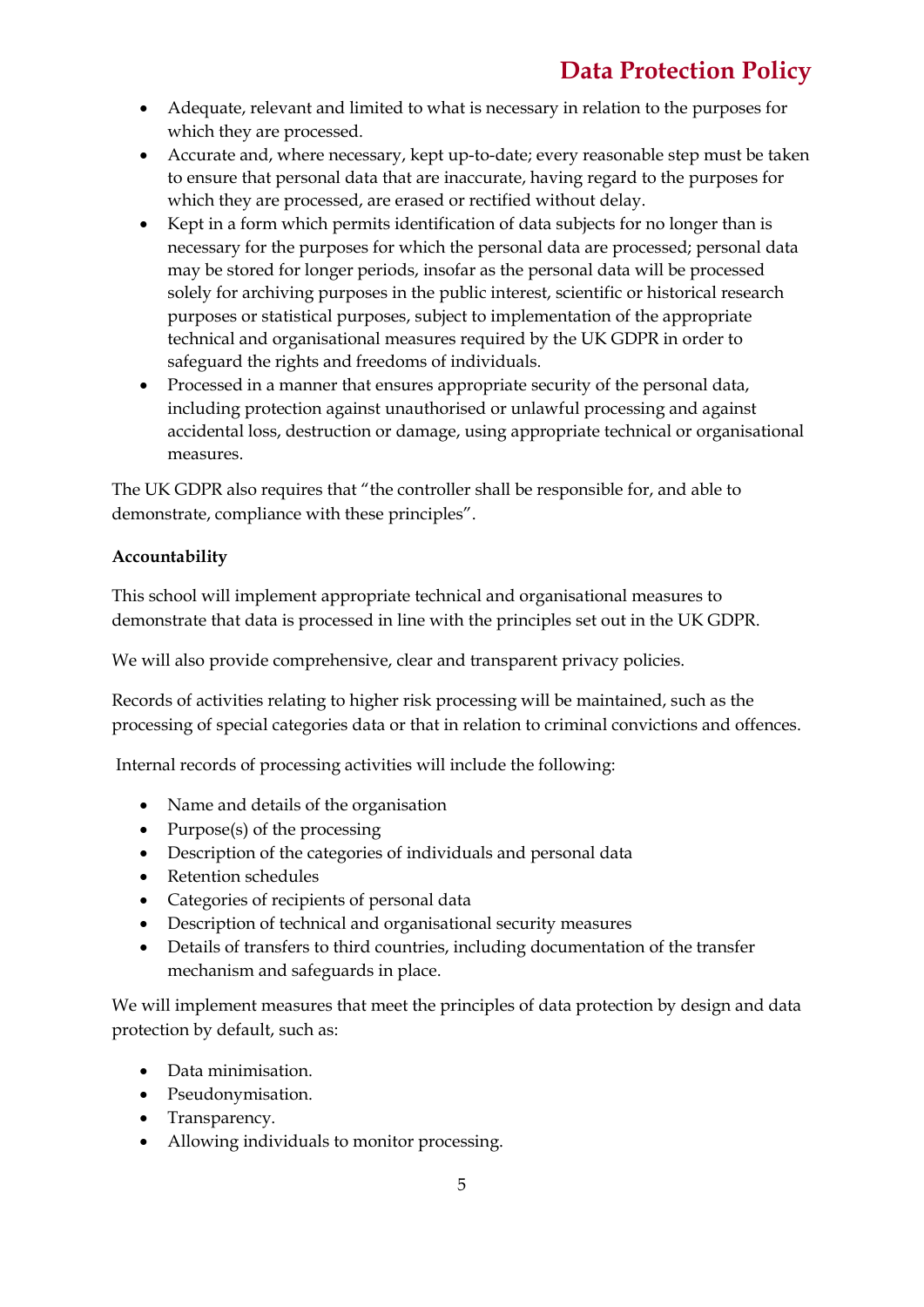• Continuously creating and improving its security features.

Data protection impact assessments will also be used, where appropriate

#### <span id="page-5-0"></span>**Data protection officer (DPO)**

This school participates in the Merton Council DPO SLA which provides a shared DPO for Merton Schools. In addition a member of staff will be designated Chief Privacy Officer (CPO) and this person will support the DPO.

The DPO will assist the Data Controller to inform and advise the school and its employees about their obligations to comply with the UK GDPR and other data protection laws, monitor our compliance with the UK GDPR and other laws, including managing internal data protection activities, advising on data protection impact assessments, conducting internal audits, and providing the required training to staff members.

The individual appointed as DPO will have professional experience and knowledge of data protection law, particularly in relation to maintained schools.

The DPO will report to the highest level of management.

The DPO will operate independently and will not be dismissed or penalised for performing their task.

Sufficient resources will be provided to the DPO to enable them to meet their UK GDPR obligations.

The DPO will work alongside safeguarding leads to ensure that pupil/student data is protected as required.

#### <span id="page-5-1"></span>**Lawful processing**

The legal basis for processing data will be identified and documented prior to data being processed.

Under the UK GDPR, data will be lawfully processed under one of the following conditions (Article 6):

- a) Consent of the data subject
- b) Processing is necessary for the performance of a contract with the data subject or to take steps to enter into a contract
- c) Processing is necessary for compliance with a legal obligation
- d) Processing is necessary to protect the vital interests of a data subject or another person
- e) Processing is necessary for the performance of a task carried out in the public interest or in the exercise of official authority vested in the controller
- f) Necessary for the purposes of legitimate interests pursued by the controller or a third party, except where such interests are overridden by the interests, rights or freedoms of the data subject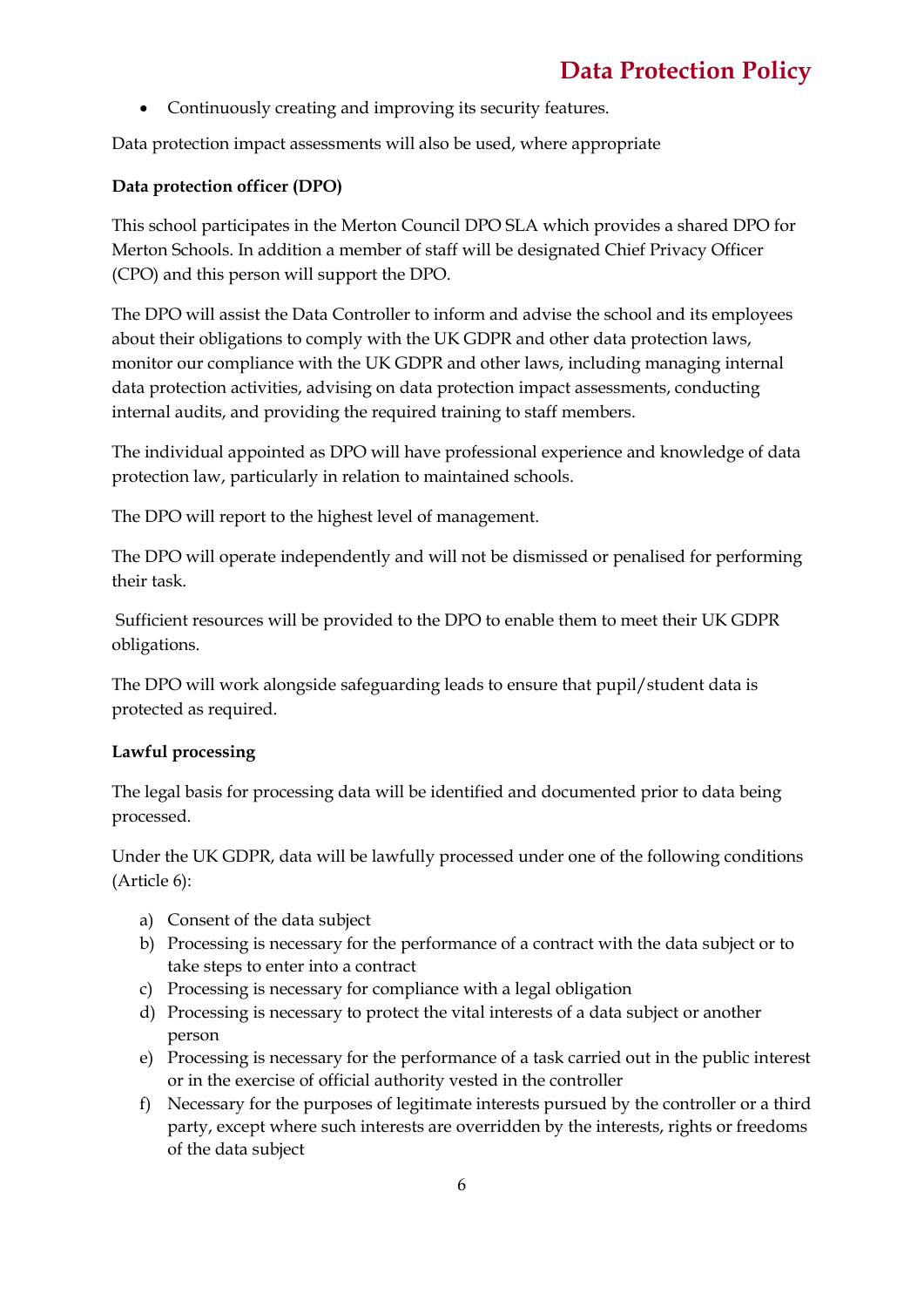In order to lawfully process special category data, we will identify both a lawful basis under Article 6 above and a separate condition for processing special category data under the following conditions (Article 9):

- a) the data subject has given explicit consent to the processing of those personal data for one or more specified purposes, except where Union or Member State law provide that the prohibition referred to in paragraph 1 may not be lifted by the data subject;
- b) processing is necessary for the purposes of carrying out the obligations and exercising specific rights of the controller or of the data subject in the field of employment and social security and social protection law in so far as it is authorised by Union or Member State law or a collective agreement pursuant to Member State law providing for appropriate safeguards for the fundamental rights and the interests of the data subject;
- c) Processing is necessary to protect the vital interests of the data subject or of another natural person where the data subject is physically or legally incapable of giving consent;
- d) processing is carried out in the course of its legitimate activities with appropriate safeguards by a foundation, association or any other not-for-profit body with a political, philosophical, religious or trade union aim and on condition that the processing relates solely to the members or to former members of the body or to persons who have regular contact with it in connection with its purposes and that the personal data are not disclosed outside that body without the consent of the data subjects;
- e) processing relates to personal data which are manifestly made public by the data subject;
- f) processing is necessary for the establishment, exercise or defence of legal claims or whenever courts are acting in their judicial capacity;
- g) processing is necessary for reasons of substantial public interest, on the basis of Union or Member State law which shall be proportionate to the aim pursued, respect the essence of the right to data protection and provide for suitable and specific measures to safeguard the fundamental rights and the interests of the data subject;
- h) processing is necessary for the purposes of preventive or occupational medicine, for the assessment of the working capacity of the employee, medical diagnosis, the provision of health or social care or treatment or the management of health or social care systems and services on the basis of Union or Member State law or pursuant to contract with a health professional and subject to the conditions and safeguards referred to in paragraph 3;
- i) processing is necessary for reasons of public interest in the area of public health, such as protecting against serious cross-border threats to health or ensuring high standards of quality and safety of health care and of medicinal products or medical devices, on the basis of Union or Member State law which provides for suitable and specific measures to safeguard the rights and freedoms of the data subject, in particular professional secrecy;
- j) processing is necessary for archiving purposes in the public interest, scientific or historical research purposes or statistical purposes in accordance with Article 89(1) based on Union or Member State law which shall be proportionate to the aim pursued, respect the essence of the right to data protection and provide for suitable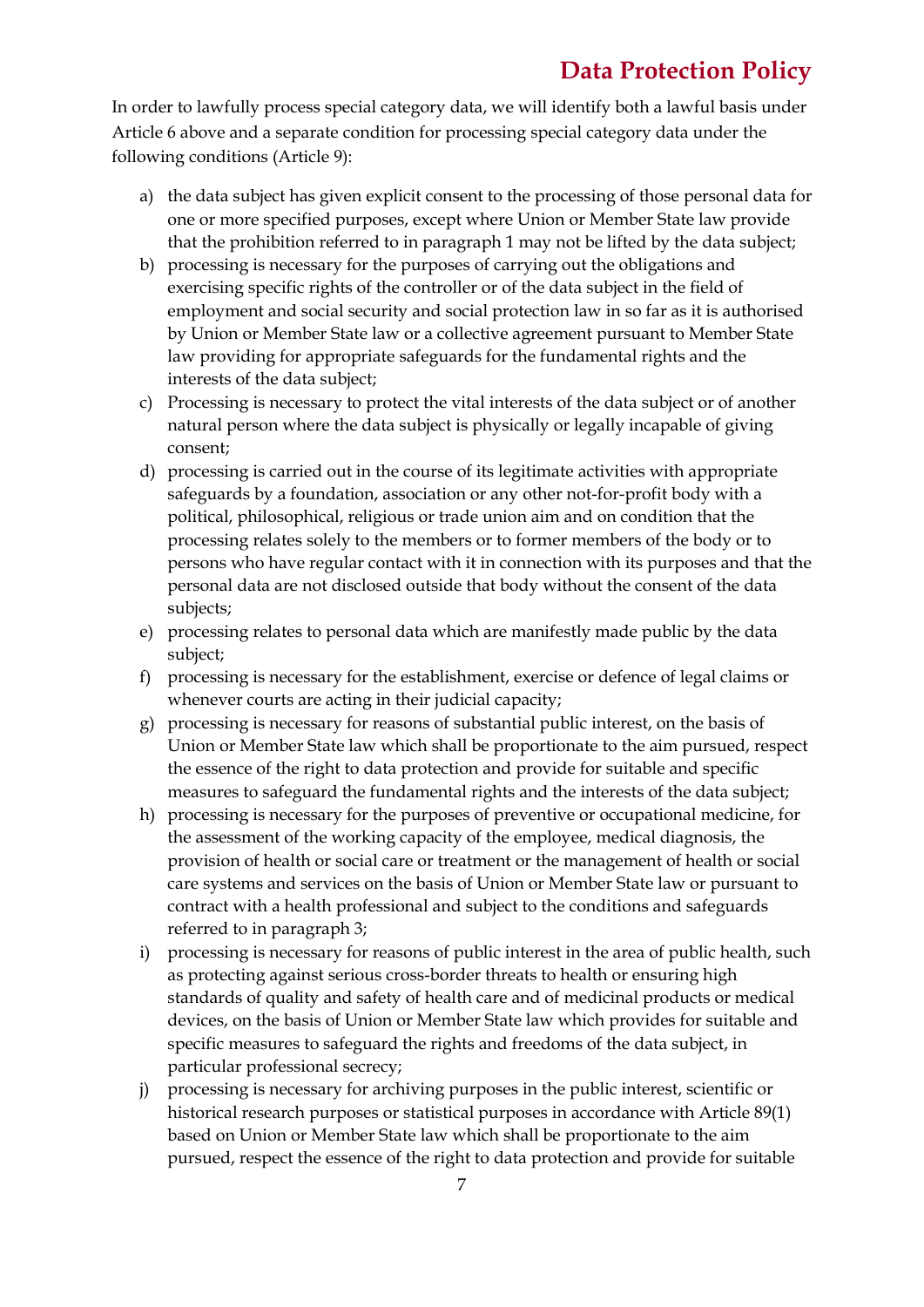and specific measures to safeguard the fundamental rights and the interests of the data subject.

#### <span id="page-7-0"></span>**Consent**

When we use consent as a legal basis for processing data, consent must be a positive indication. It cannot be inferred from silence, inactivity or pre-ticked boxes.

Consent will only be accepted where it is freely given, specific, informed and an unambiguous indication of the individual's wishes.

Where consent is given, a record will be kept documenting how and when consent was given.

We will ensure that consent mechanisms meet the standards of the UK GDPR. Where the standard of consent cannot be met, an alternative legal basis for processing the data must be found, or the processing must cease.

Consent accepted under the DPA will be reviewed to ensure it meets the standards of the UK GDPR; however, acceptable consent obtained under the DPA will not be reobtained.

Consent can be withdrawn by a data subject at any time.

#### <span id="page-7-1"></span>**The Right to be informed**

The privacy notice supplied to individuals in regards to the processing of their personal data will be written in clear, plain language which is concise, transparent, easily accessible and free of charge.

If services are offered directly to a child, we will ensure that the privacy notice is written in a clear, plain manner that the child will understand.

In relation to data obtained both directly from the data subject and not obtained directly from the data subject, the following information will be supplied within our privacy notice:

- a) the identity and the contact details of the controller and, where applicable, of the controller's representative;
- b) the contact details of the data protection officer;
- c) the purposes of the processing for which the personal data are intended as well as the legal basis for the processing;
- d) the legitimate interests pursued by the controller or by a third party;
- e) the recipients or categories of recipients of the personal data, if any;
- f) where applicable, the fact that the controller intends to transfer personal data to a third country or international organisation with reference to the appropriate or suitable safeguards and the means by which to obtain a copy of them or where they have been made available.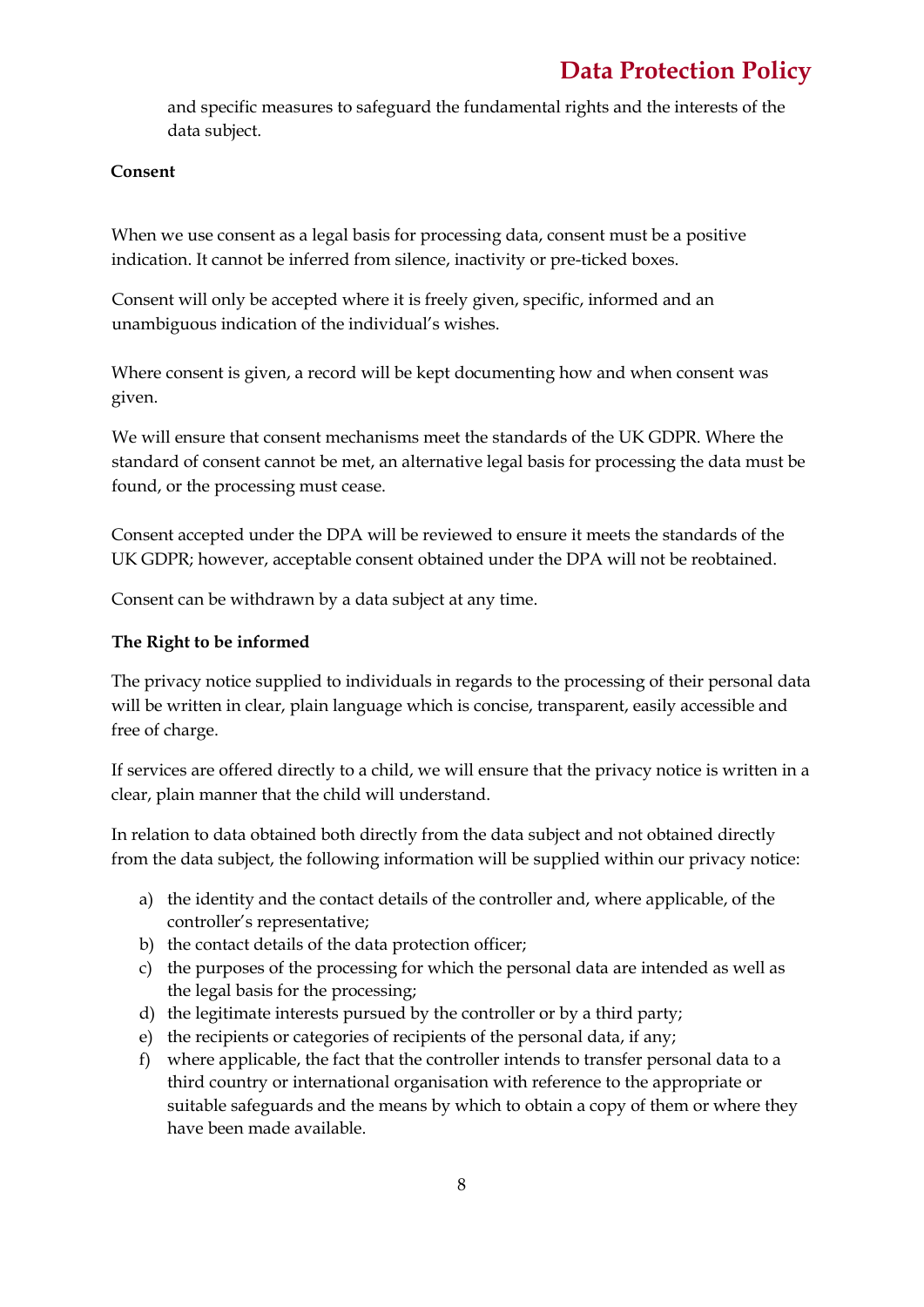- g) the period for which the personal data will be stored, or if that is not possible, the criteria used to determine that period;
- h) the existence of the right to request from the controller access to and rectification or erasure of personal data or restriction of processing concerning the data subject or to object to processing as well as the right to data portability;
- i) where the processing is based on point (a) of Article 6(1) or point (a) of Article 9(2), the existence of the right to withdraw consent at any time, without affecting the lawfulness of processing based on consent before its withdrawal;
- j) the right to lodge a complaint with a supervisory authority;
- k) whether the provision of personal data is a statutory or contractual requirement, or a requirement necessary to enter into a contract, as well as whether the data subject is obliged to provide the personal data and of the possible consequences of failure to provide such data;
- l) the existence of automated decision-making, including profiling and, at least in those cases, meaningful information about the logic involved, as well as the significance and the envisaged consequences of such processing for the data subject.

#### <span id="page-8-0"></span>**The right of access**

Individuals have the right to obtain confirmation that their data is being processed.

Individuals have the right to submit a subject access request (SAR) to gain access to their personal data in order to verify the lawfulness of the processing.

We will verify the identity of the person making the request before any information is supplied.

A copy of the information will be supplied to the individual free of charge; however, we may impose a 'reasonable fee' to comply with requests for further copies of the same information.

Where a SAR has been made electronically, the information will be provided in a commonly used electronic format.

Where a request is manifestly unfounded, excessive or repetitive, a reasonable fee will be charged.

All fees will be based on the administrative cost of providing the information.

All requests will be responded to without delay and at the latest, within one month of receipt.

In the event of numerous or complex requests, the period of compliance will be extended by a further two months. The individual will be informed of this extension, and will receive an explanation of why the extension is necessary, within one month of the receipt of the request.

Where a request is manifestly unfounded or excessive, we holds the right to refuse to respond to the request. The individual will be informed of this decision and the reasoning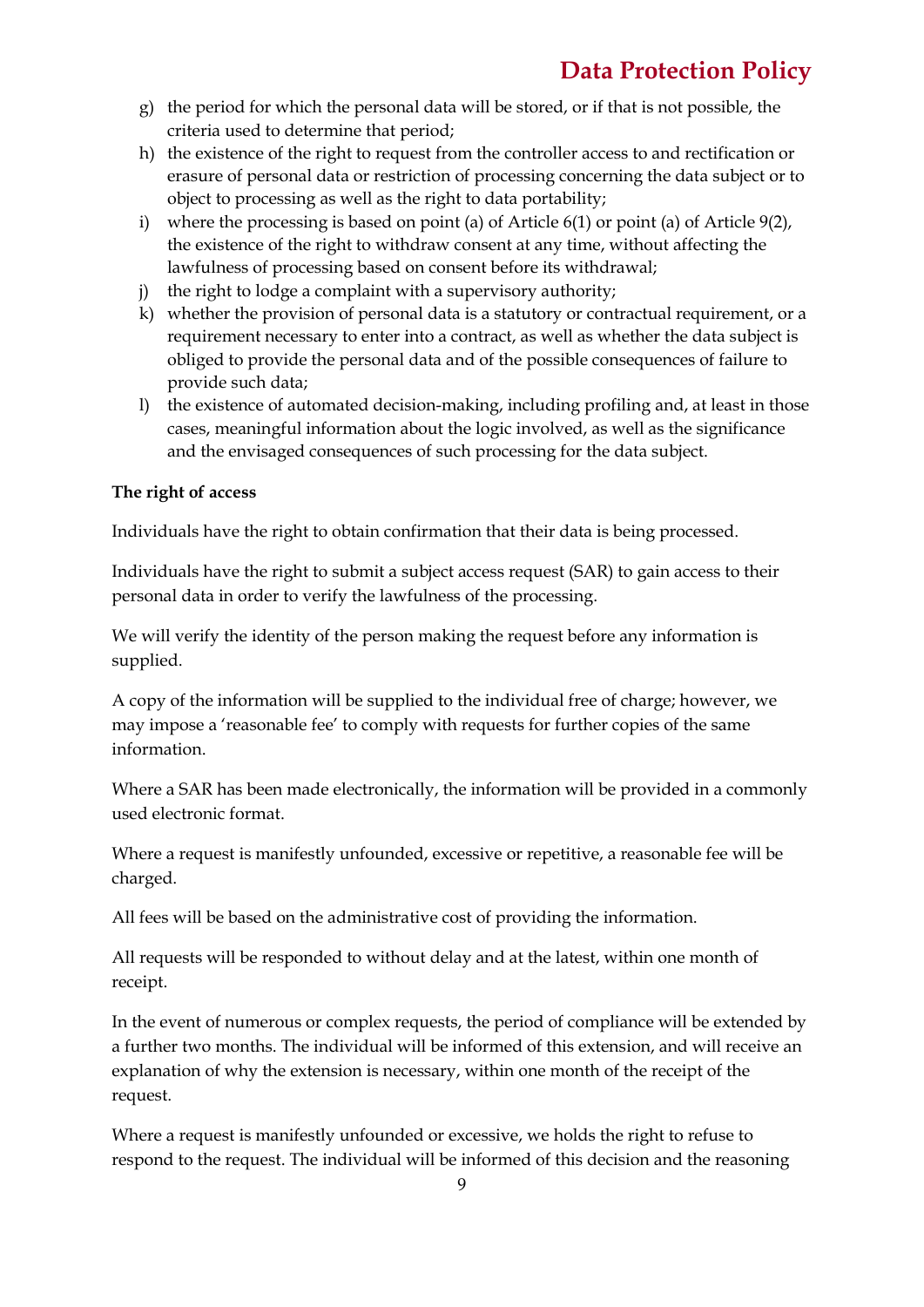behind it, as well as their right to complain to the supervisory authority and to a judicial remedy, within one month of the refusal.

In the event that a large quantity of information is being processed about an individual, we will ask the individual to specify the information the request is in relation to.

#### <span id="page-9-0"></span>**The Right to Rectification**

Individuals are entitled to have any inaccurate or incomplete personal data rectified.

Where the personal data in question has been disclosed to third parties, we will inform them of the rectification where possible.

Where appropriate, we will inform the individual about the third parties that the data has been disclosed to.

Requests for rectification will be responded to within one month; this will be extended by two months where the request for rectification is complex.

Where no action is being taken in response to a request for rectification, we will explain the reason for this to the individual, and will inform them of their right to complain to the supervisory authority and to a judicial remedy.

#### <span id="page-9-1"></span>**The right to Erasure**

Individuals hold the right to request the deletion or removal of personal data where there is no compelling reason for its continued processing.

Individuals have the right to erasure in the following circumstances:

- Where the personal data is no longer necessary in relation to the purpose for which it was originally collected/processed
- When the individual withdraws their consent
- When the individual objects to the processing and there is no overriding legitimate interest for continuing the processing
- The personal data was unlawfully processed
- The personal data is required to be erased in order to comply with a legal obligation
- The personal data is processed in relation to the offer of information society services to a child

We have the right to refuse a request for erasure where the personal data is being processed for the following reasons:

- To exercise the right of freedom of expression and information.
- To comply with a legal obligation for the performance of a public interest task or exercise of official authority
- For public health purposes in the public interest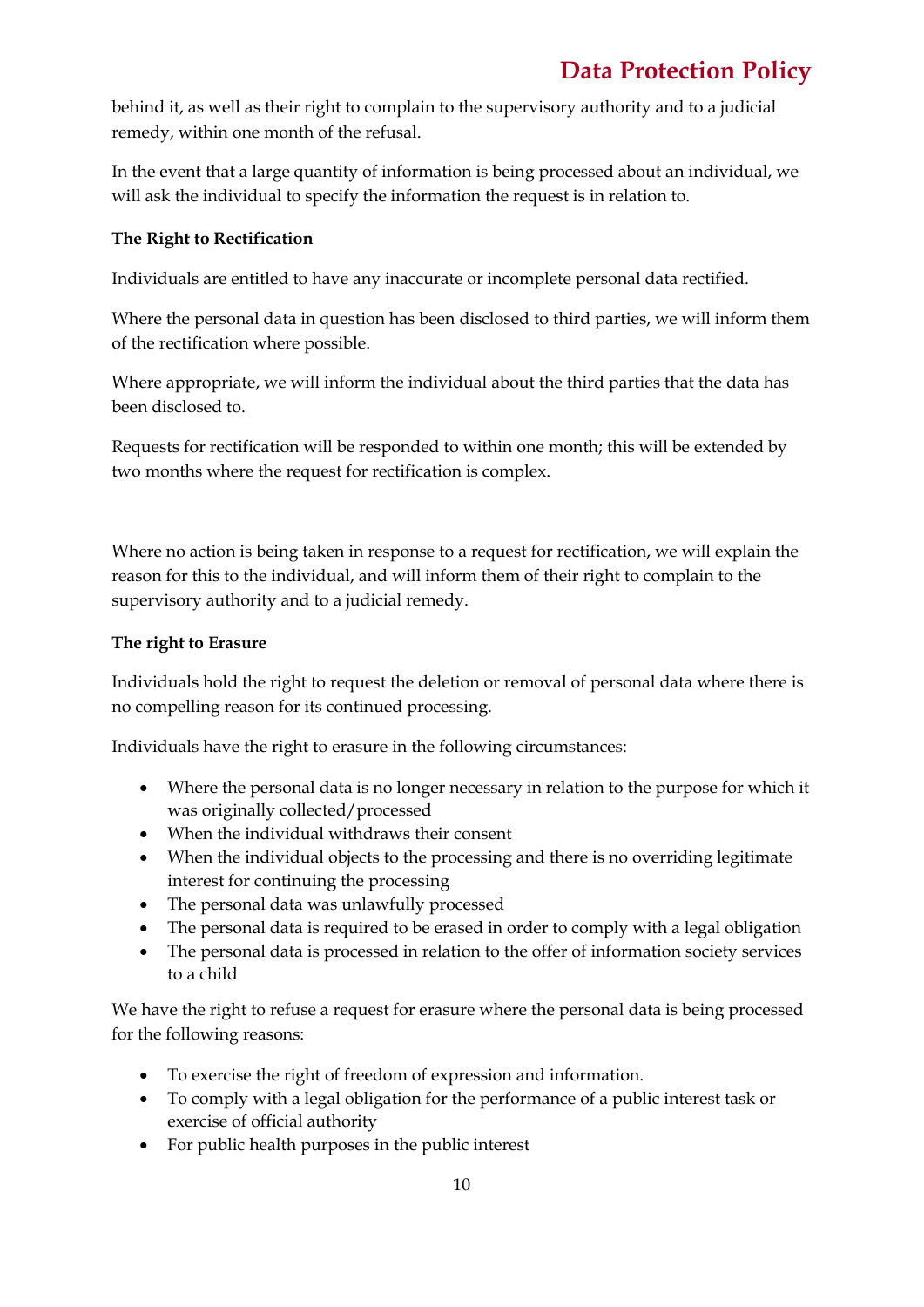- For archiving purposes in the public interest, scientific research, historical research or • statistical purposes
- The exercise or defence of legal claims

As a child may not fully understand the risks involved in the processing of data when consent is obtained, special attention will be given to existing situations where a child has given consent to processing and they later request erasure of the data, regardless of age at the time of the request.

Where personal data has been disclosed to third parties, they will be informed about the erasure of the personal data, unless it is impossible or involves disproportionate effort to do so.

Where personal data has been made public within an online environment, we will inform other organisations who process the personal data to erase links to and copies of the personal data in question.

#### <span id="page-10-0"></span>**The Right to Restrict Processing**

Individuals have the right to block or suppress our processing of personal data. In the event that processing is restricted, we will store the personal data, but not further process it, guaranteeing that just enough information about the individual has been retained to ensure that the restriction is respected in future.

We will restrict the processing of personal data in the following circumstances:

- Where an individual contests the accuracy of the personal data, processing will be restricted until we has verified the accuracy of the data.
- Where an individual has objected to the processing and we are considering whether their legitimate grounds override those of the individual.
- Where processing is unlawful and the individual opposes erasure and requests restriction Instead.
- Where we no longer need the personal data but the individual requires the data to establish, exercise or defend a legal claim.

If the personal data in question has been disclosed to third parties, we will inform them about the restriction on the processing of the personal data, unless it is impossible or involves disproportionate effort to do so.

We will inform individuals when a restriction on processing has been lifted.

#### <span id="page-10-1"></span>**The Right to Data Portability**

Individuals have the right to obtain and reuse their personal data for their own purposes across different services.

Personal data can be easily moved, copied or transferred from one IT environment to another in a safe and secure manner, without hindrance to usability.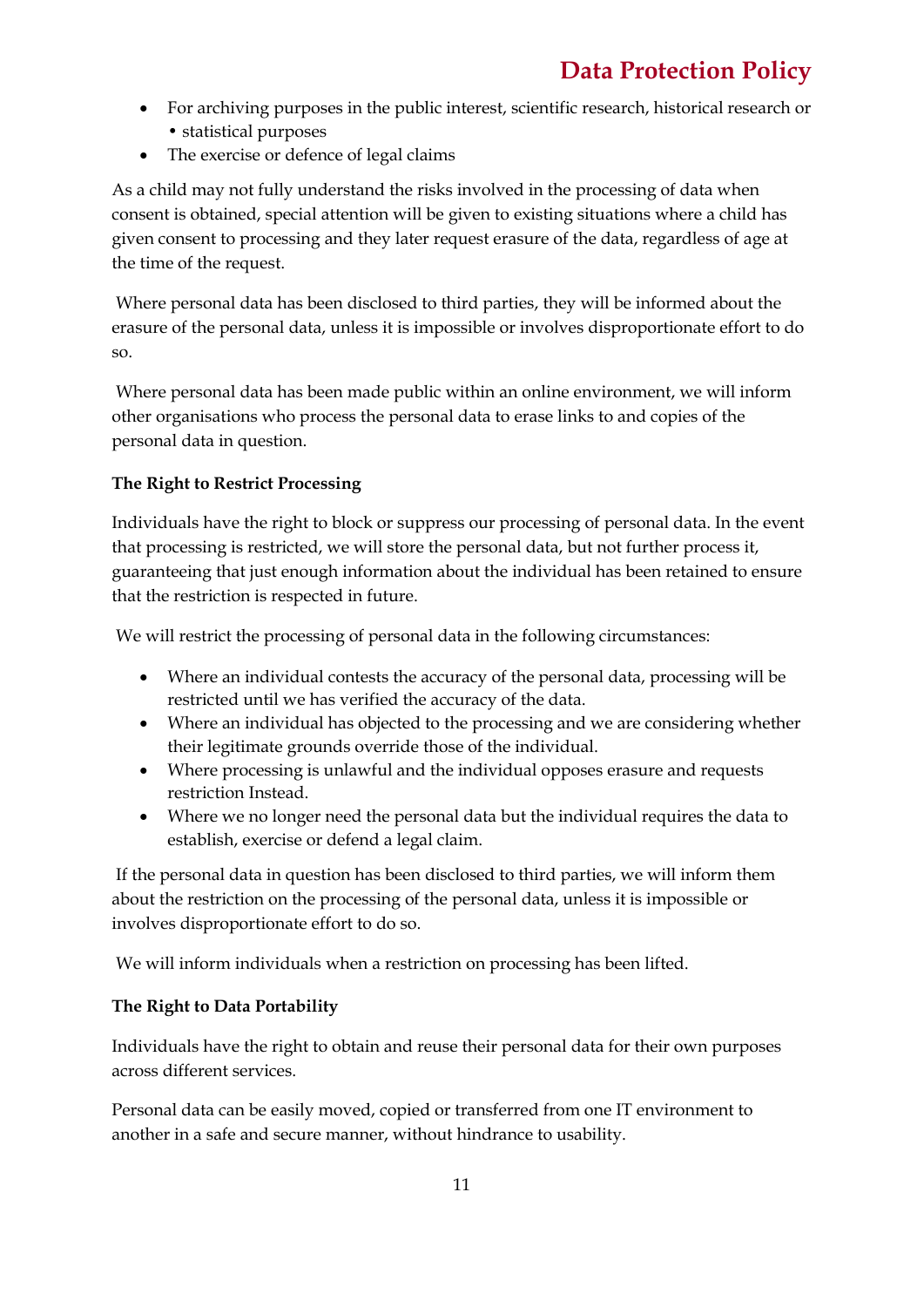The right to data portability only applies in the following cases:

- To personal data that an individual has provided to a controller
- Where the processing is based on the individual's consent or for the performance of a Contract
- When processing is carried out by automated means

Personal data will be provided in a structured, commonly used and machine-readable form. We will provide the information free of charge.

Where feasible, data will be transmitted directly to another organisation at the request of the individual.

We use School 2 School (S2S), provided by Department for Education, to securely transfer pupil records to and from other schools in a machine readable format.

S2S is a secure data transfer website available to schools and Local Authorities in England and Wales.

S2S has been developed to enable all data files required by DfE or by Local Authorities on behalf of DfE or which schools need to send to each other to be sent securely.

This school is not required to adopt or maintain processing systems which are technically compatible with other organisations.

In the event that the personal data concerns more than one individual, we will consider whether providing the information would prejudice the rights of any other individual.

We will respond to any requests for portability within one month.

#### <span id="page-11-0"></span>**The Right to Object**

We will inform individuals of their right to object at the first point of communication, and this information will be outlined in the privacy notice and explicitly brought to the attention of the data subject, ensuring that it is presented clearly and separately from any other information.

Individuals have the right to object to the following:

- Processing based on legitimate interests or the performance of a task in the public interest
- Direct marketing
- Processing for purposes of scientific or historical research and statistics.

Where personal data is processed for the performance of a legal task or legitimate interests

- An individual's grounds for objecting must relate to his or her particular situation.
- We will stop processing the individual's personal data unless the processing is for the establishment, exercise or defence of legal claims, or, where we can demonstrate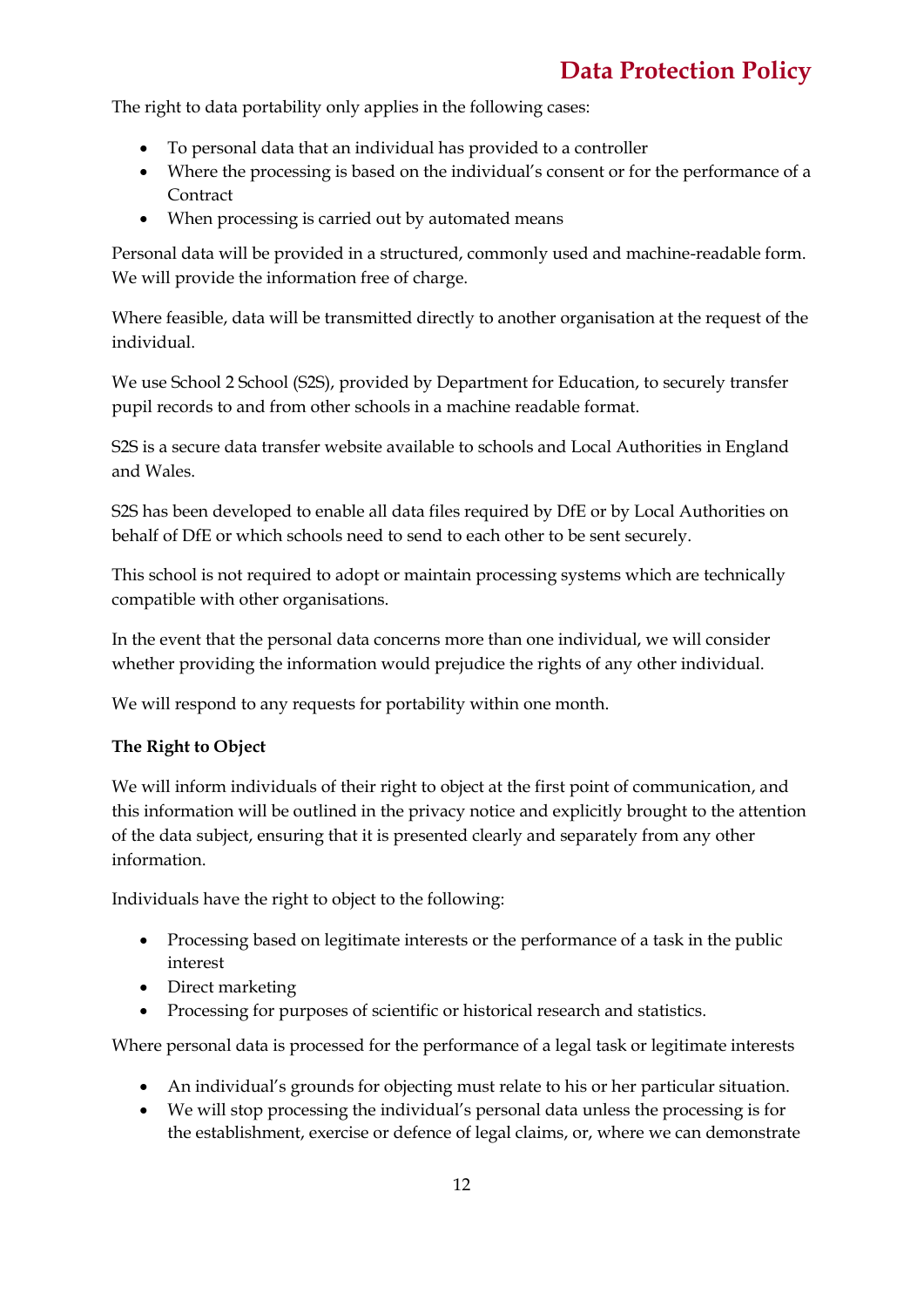compelling legitimate grounds for the processing, which override the interests, rights and freedoms of the individual.

Where personal data is processed for direct marketing purposes:

- We will stop processing personal data for direct marketing purposes as soon as an objection is received.
- We cannot refuse an individual's objection regarding data that is being processed for direct marketing purposes.

Where personal data is processed for research purposes:

- The individual must have grounds relating to their particular situation in order to exercise their right to object.
- Where the processing of personal data is necessary for the performance of a public interest task, we are not required to comply with an objection to the processing of the data.

Where the processing activity is outlined above, but is carried out online, we will offer a method for individuals to object online.

Where the request is complex, or a number of requests have been received, the timeframe can be extended by two months, ensuring that the individual is informed of the extension and the reasoning behind it within one month of the receipt of the request.

Where no action is being taken in response to a request, we will, without delay and at the latest within one month, explain to the individual the reason for this and will inform them of their right to complain to the supervisory authority and to a judicial remedy.

#### <span id="page-12-0"></span>**Data protection by design and privacy impact assessments**

We will act in accordance with the UK GDPR by adopting a data protection by design approach and implementing technical and organisational measures which demonstrate how we has considered and integrated data protection into processing activities.

Data protection impact assessments (DPIAs) will be used to identify the most effective method of complying with our data protection obligations and meeting individuals' expectations of privacy.

DPIAs will allow us to identify and resolve problems at an early stage, thus reducing associated costs and preventing damage from being caused to this school's reputation which might otherwise occur.

A DPIA will be used when using new technologies or when the processing is likely to result in a high risk to the rights and freedoms of individuals.

A DPIA will be used for more than one project, where necessary.

High risk processing includes, but is not limited to, the following: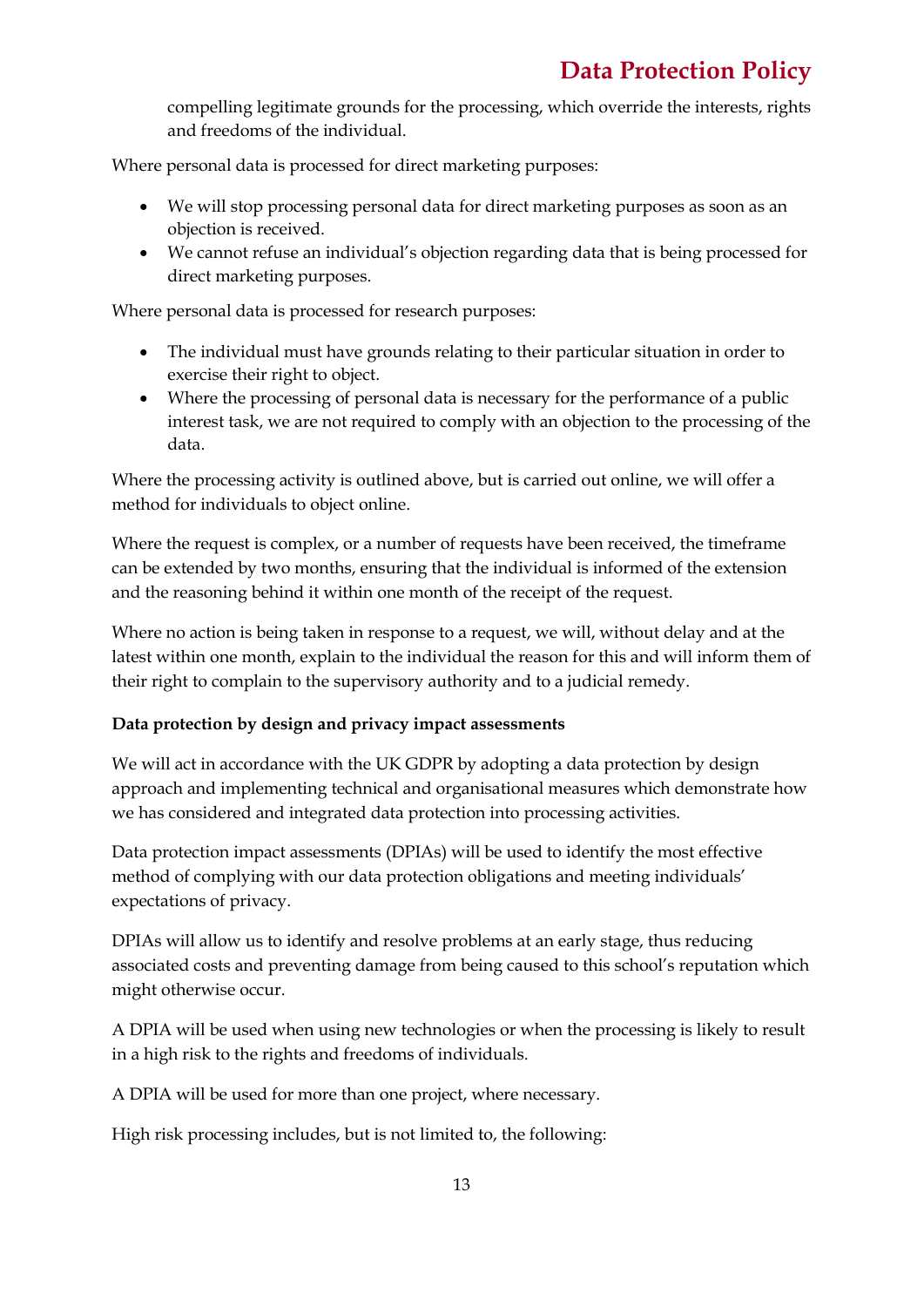- Systematic and extensive processing activities, such as profiling
- Large scale processing of special categories of data or personal data which is in relation to criminal convictions or offences
- We will ensure that all DPIAs include the following information:
- A description of the processing operations and the purposes
- An assessment of the necessity and proportionality of the processing in relation to the purpose
- An outline of the risks to individuals
- The measures implemented in order to address risk
- Where a DPIA indicates high risk data processing, we will consult the ICO to seek its opinion as to whether the processing operation complies with the UK GDPR.

#### <span id="page-13-0"></span>**Data Breaches**

The UK GDPR identifies personal data breaches as follows:

- **"Confidentiality breach"** where there is an unauthorised or accidental disclosure of, or access to, personal data.
- **"Availability breach"** where there is an accidental or unauthorised loss of access to, or destruction of, personal data.
- **"Integrity breach"** where there is an unauthorised or accidental alteration of personal data.

The Senior Leadership Team will ensure that all staff members are made aware of, and understand, what constitutes as a data breach as part of their continuous development training.

Where a breach is likely to result in a risk to the rights and freedoms of individuals, the relevant supervisory authority will be informed.

All notifiable breaches will be reported to the relevant supervisory authority within 72 hours of us becoming aware of it.

The risk of the breach having a detrimental effect on the individual, and the need to notify the relevant supervisory authority, will be assessed on a case-by-case basis.

In the event that a breach is likely to result in a high risk to the rights and freedoms of an individual, we will notify those concerned directly.

A 'high risk' breach means that the threshold for notifying the individual is higher than that for notifying the relevant supervisory authority.

In the event that a breach is sufficiently serious, the public will be notified without undue delay.

Effective and robust breach detection, investigation and internal reporting procedures are in place at we, which facilitate decision-making in relation to whether the relevant supervisory authority or the public need to be notified.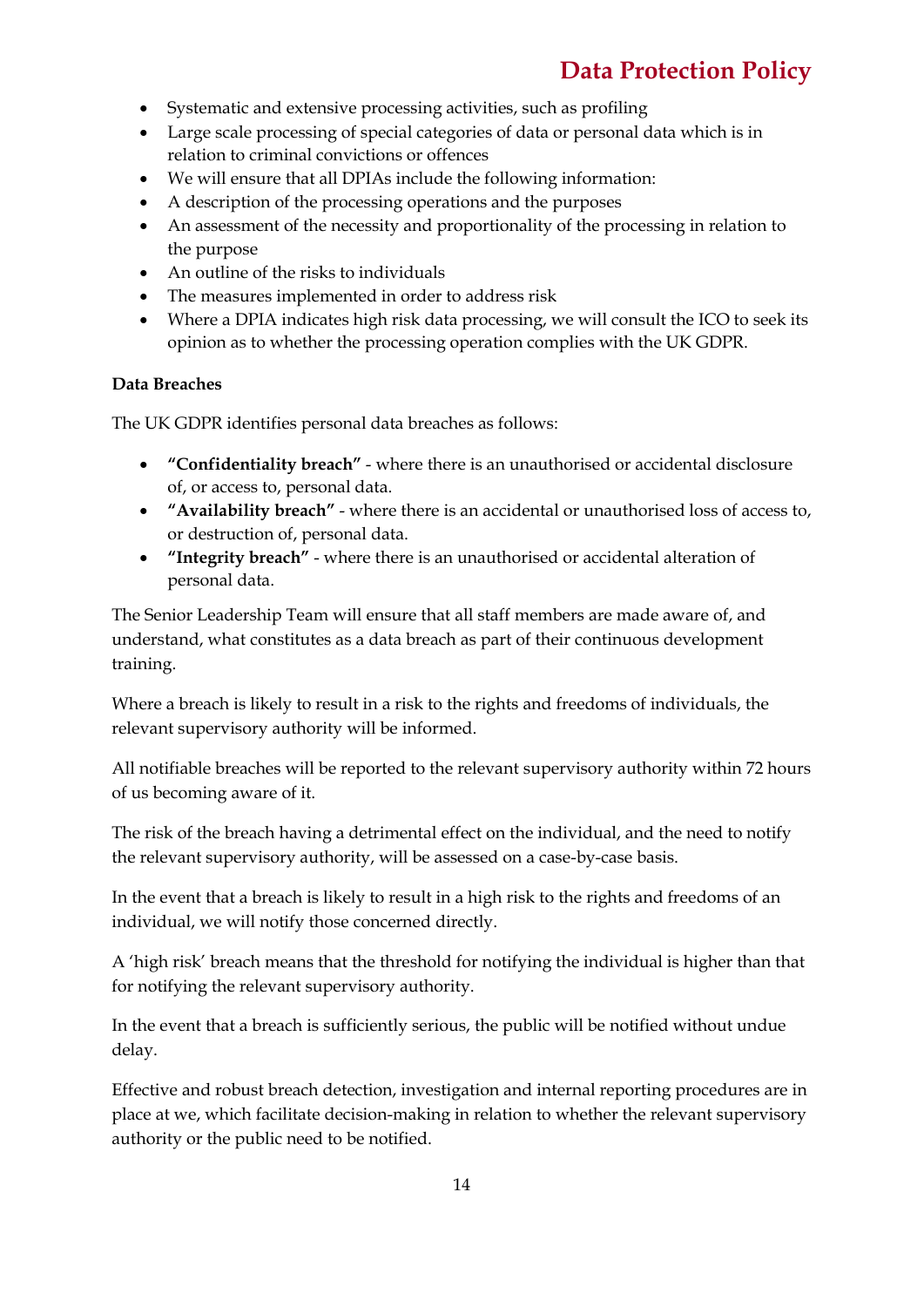Within a breach notification, the following information will be outlined:

- The nature of the personal data breach, including the categories and approximate number of individuals and records concerned
- The name and contact details of the DPO
- An explanation of the likely consequences of the personal data breach
- A description of the proposed measures to be taken to deal with the personal data breach
- Where appropriate, a description of the measures taken to mitigate any possible adverse effects

Failure to report a breach when required to do so may result in action by the Information Commissioner.

The school will ensure all facts regarding the breach, the effects of the breach and any decision-making processes and actions taken are documented in line with the UK GDPR accountability principle and in accordance with the Records Management Policy.

The school will work to identify the cause of the breach and assess how a recurrence can be prevented, e.g. by mandating data protection refresher training where the breach was a result of human error.

#### <span id="page-14-0"></span>**Data Security**

Confidential paper records will be kept in a locked filing cabinet, drawer or safe, with restricted access.

Confidential paper records will not be left unattended or in clear view anywhere with general access.

The School Business Manager, Designated Safeguarding Leads and The SENDCO have lockable security pouches to minimalize the risk of a data breach should data sensitive documentation need to be taken off site.

Digital data is coded, encrypted or password-protected, both on a local hard drive and on a network drive that is regularly backed up off-site. This school uses the LGFL Gridstore System for off-site backup.

Where data is saved on removable storage or a portable device, this device will be encrypted using Advanced Encryption Standard (AES) 256-Bit Security to FIPS-197 standard. Such devices will be kept in a locked filing cabinet, drawer or safe when not in use.

Memory sticks will not be used to hold personal information unless they are passwordprotected and fully encrypted.

All electronic devices are password-protected to protect the information on the device in case of theft.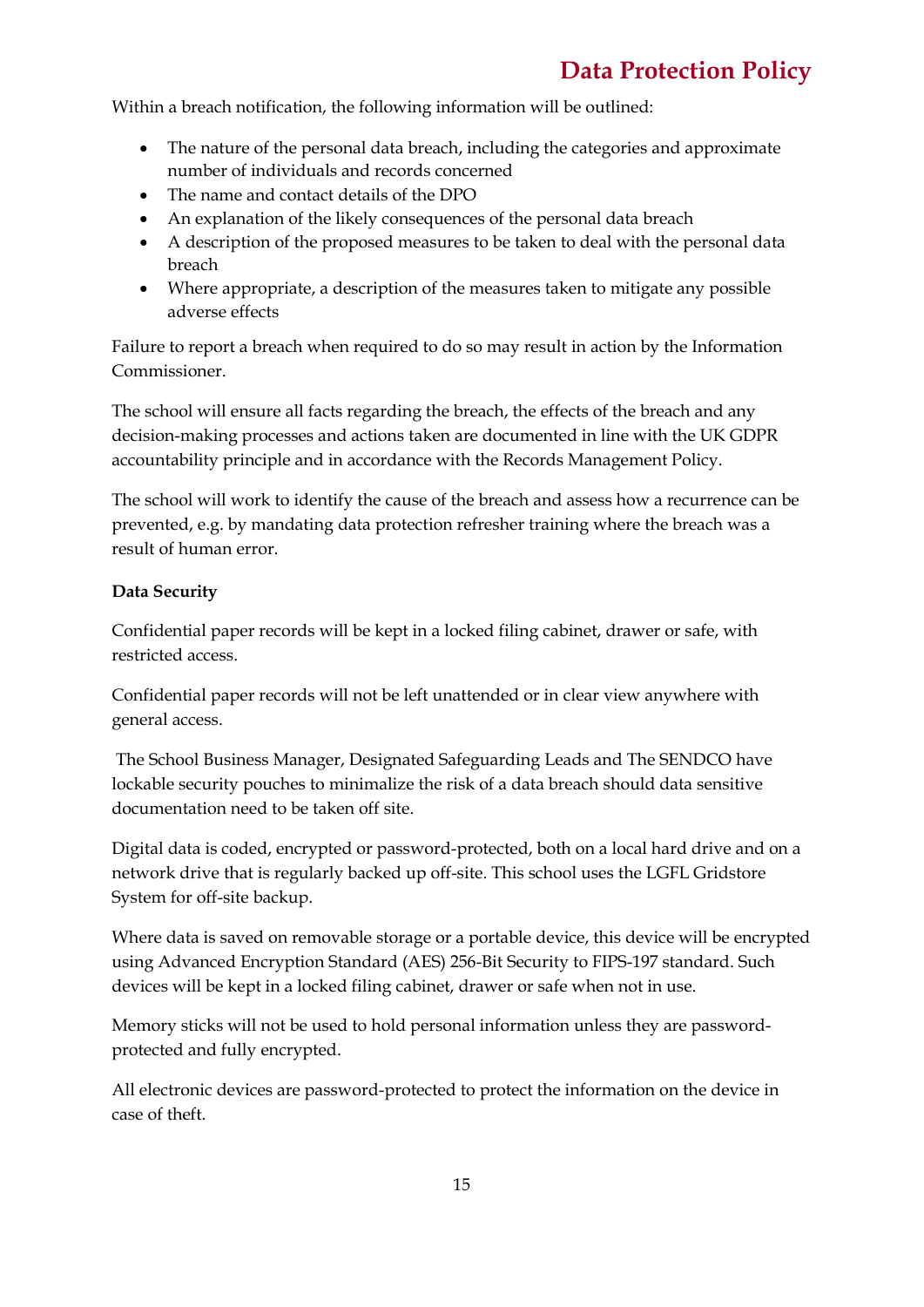Where possible, we enable electronic devices to allow the remote blocking or deletion of data in case of theft or loss.

Staff and governors will not use their personal laptops, computers or other devices for school business unless they notify the school first. Any documents containing personal or confidential information should be stored and access under school systems. Local copies should be securely deleted after use.

Staff and governors will not use personal email accounts or personal cloud storage for school business.

Members of staff who access the school network are provided with their own secure login and password, and if available, regularly prompts to users to change their password.

Remote access to school systems is permitted based on a credible business case. When permission is granted remote access will be via LGFL CISCO anywhere client. Use of second factor authentication is mandatory for remote access to the school network. This includes the use of both 'soft' and 'hard' One Time Passwords.

Wi-Fi access to the school network is permitted from school devices. Staff owned devices and visitors must use the separate Guest Wi-Fi.

Access to files on the school network is on a need to know basis - files and folders have granular permissions base on staff seniority and role. File access is monitored and reviewed.

Email is not a secure medium for external communication and should be used as a last resort for sending sensitive or confidential information. If documents are sent by email they should be encrypted with a password.

This school uses the Secure Document Transfer Portal (USO-FX) provided by the LGFL to transfer information securely.

Circular emails to parents are sent blind carbon copy (bcc), so email addresses are not disclosed to other recipients.

When sending confidential information by fax, staff will always check that the recipient is correct before sending.

Where personal information that could be considered private or confidential is taken off the premises, either in electronic or paper format, staff will take extra care to follow the same procedures for security, e.g. keeping devices under lock and key. The person taking the information from school premises accepts full responsibility for the security of the data.

Before sharing data, all staff members will ensure:

- They are allowed to share it.
- That adequate security is in place to protect it.
- Who will receive the data has been outlined in a privacy notice.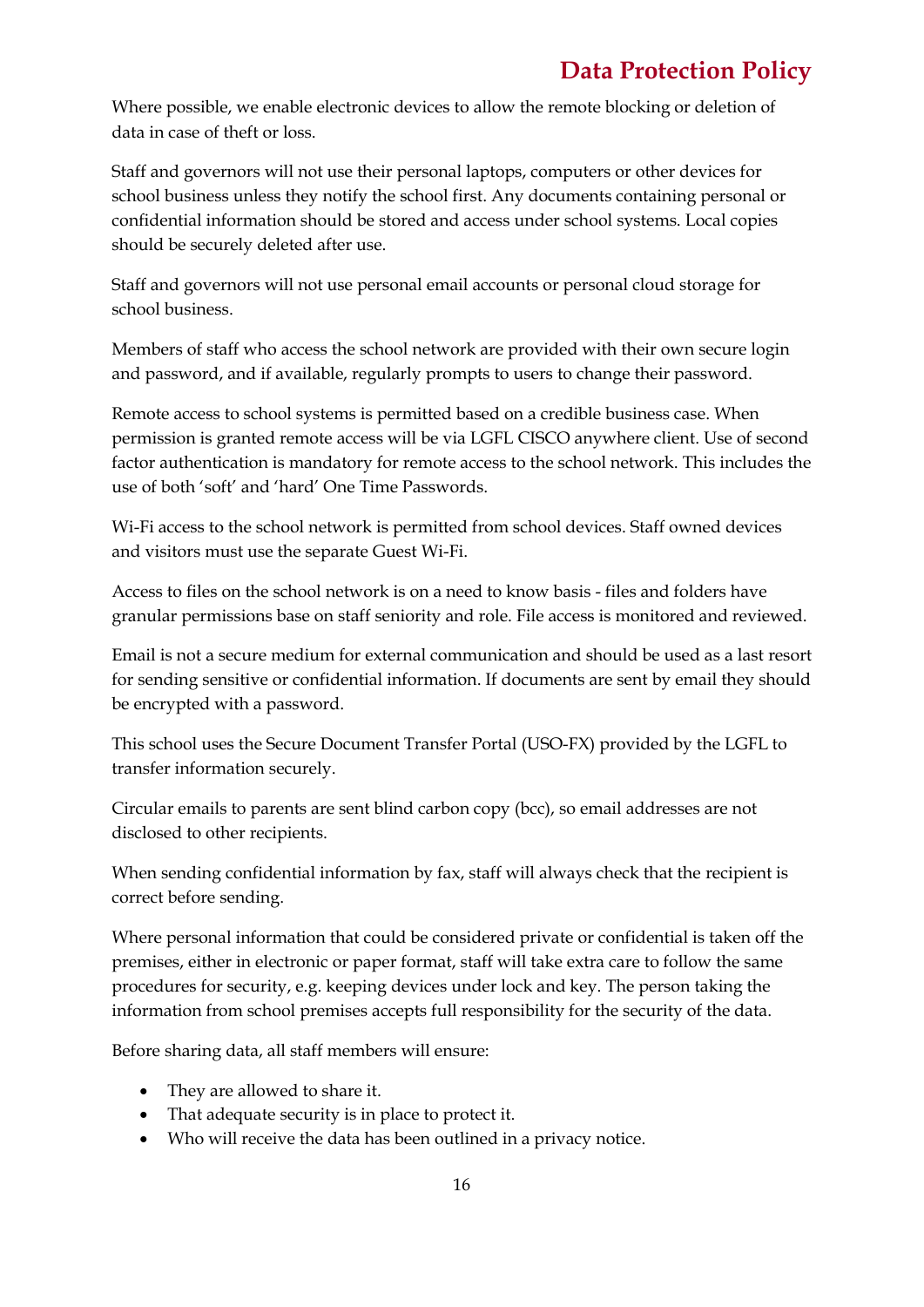Visitors to areas containing sensitive information are supervised at all times.

The physical security of our buildings and storage systems, and access to them, is reviewed on a termly basis. If an increased risk in vandalism/burglary/theft is identified, extra measures to secure data storage will be put in place.

This school takes its duties under the UK GDPR seriously and any unauthorised disclosure may result in disciplinary action.

The Data Protection Officer will assist in making sure that continuity and recovery measures are in place to ensure the security of protected data.

Where data is taken off site for Educational visits all staff will ensure

• all risk assessments and other data sensitive documentation are managed securely on the day of the visit.

• When not being referred to, all documentation such as risk assessments should be kept securely in staff members bags during the visit to prevent a potential data breach.

• Different documentation should be kept separately in plastic wallets to minimalize a breach in data should any document be mislaid e.g. risk assessments, tickets, maps, groupings.

• Any pupil sensitive information given to parents/visitors supporting the school visit should be on a 'need to know' basis only e.g. only the medical conditions of the children in their group should be shared.

• All documentation given to additional adults should be collected back at the end of the visit by the party leader.

#### <span id="page-16-0"></span>**Safeguarding**

The school understands that the UK GDPR does not prevent or limit the sharing of information for the purposes of keeping children safe.

The school will ensure that information pertinent to identify, assess and respond to risks or concerns about the safety of a child is shared with the relevant individuals or agencies proactively and as soon as is reasonably possible.

Where there is doubt over whether safeguarding information is to be shared, especially with other agencies, the DSL will ensure that they record the following information:

- Whether data was shared
- What data was shared
- With whom data was shared
- For what reason data was shared
- Where a decision has been made not to seek consent from the data subject or their parent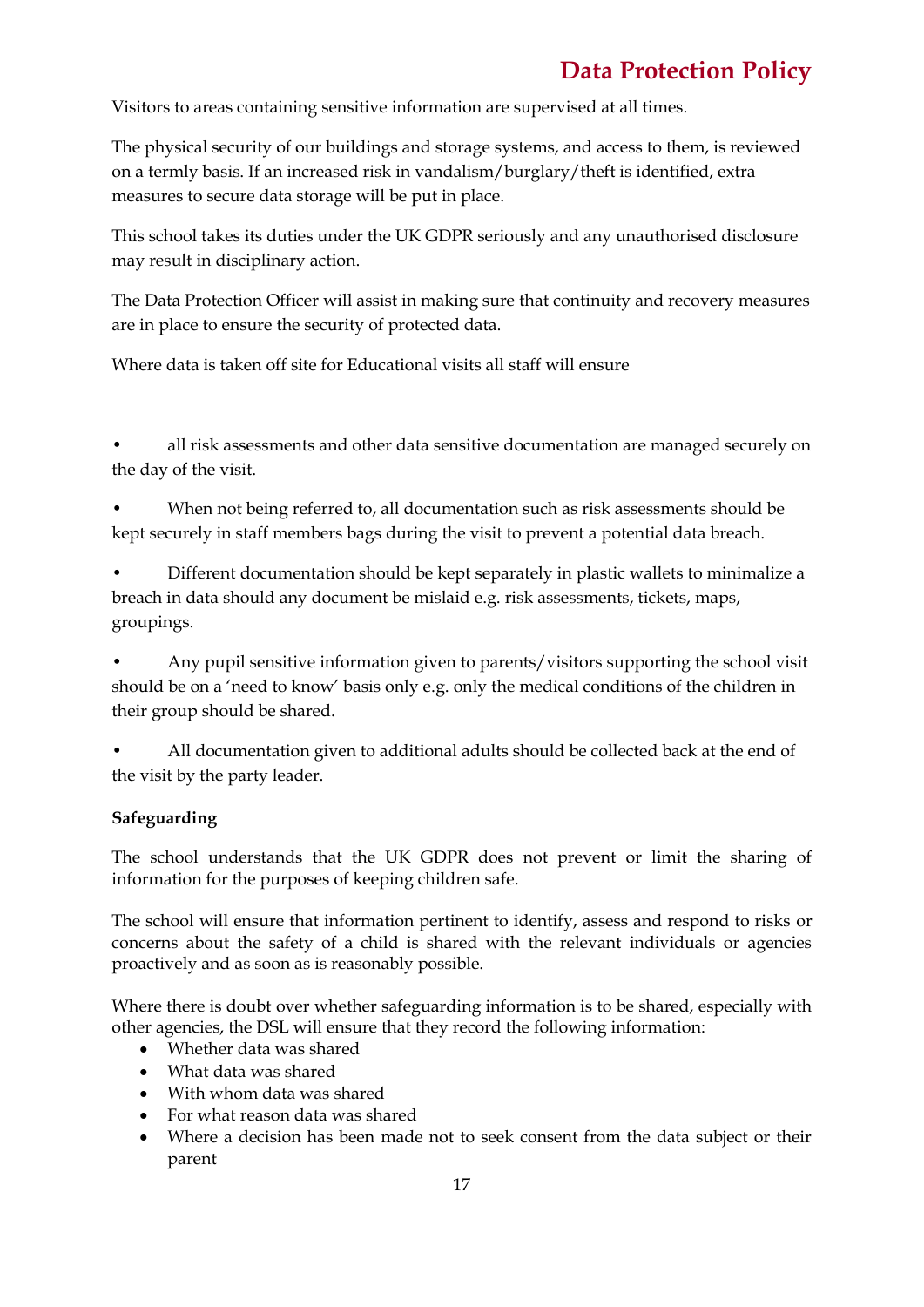The reason that consent has not been sought, where appropriate

The school will aim to gain consent to share information where appropriate; however, will not endeavour to gain consent if to do so would place a child at risk.

#### <span id="page-17-0"></span>**Publication of Information**

This school publishes a publication scheme on its website outlining classes of information that will be made routinely available, including:

- Policies and procedures
- Annual reports
- Financial information

Classes of information specified in the publication scheme are made available quickly and easily on request.

This school will not publish any personal information, including photos, on its website without the permission of the affected individual.

When uploading information to we website, staff are considerate of any metadata or deletions which could be accessed in documents and images on the site.

#### <span id="page-17-1"></span>**CCTV and photography**

We understand that recording images of identifiable individuals constitutes as processing personal information, so it is done in line with data protection principles.

We notify all pupils, staff and visitors of the purpose for collecting CCTV images via notice boards, letters and email.

Cameras are only placed where they do not intrude on anyone's privacy and are necessary to fulfil their purpose.

All CCTV footage will be kept for six months for security purposes; the Data Protection Officer is responsible for keeping the records secure and allowing access.

We will always indicate our intentions for taking photographs of pupils and will retrieve permission before publishing them.

If we wish to use images/video footage of pupils in a publication, such as our website, prospectus, or recordings of school plays, written permission will be sought for the particular usage from the parent of the pupil.

Images captured by individuals for recreational/personal purposes, and videos made by parents for family use, are exempt from the UK GDPR.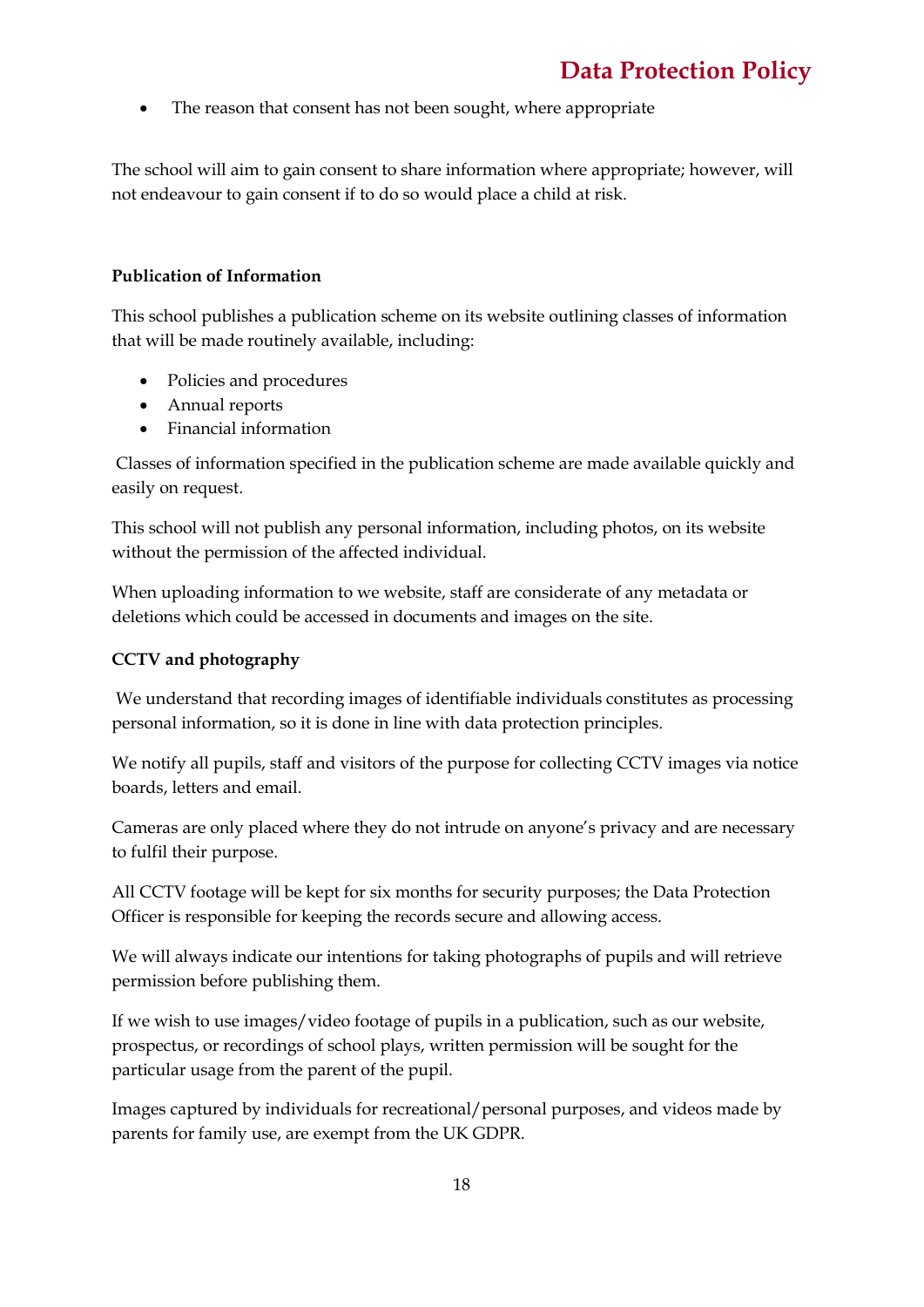#### <span id="page-18-0"></span>**Data retention**

Data will not be kept for longer than is necessary. We document all information we hold and dispose of data according to our retention schedule.

The Department for Education recognise that further guidance is required in this area and we will incorporate any new standard approach into our record management practice as it emerges. <sup>1</sup>

Unrequired data will be deleted as soon as practicable.

Some educational records relating to former pupils or employees of we may be kept for an extended period for legal reasons, but also to enable the provision of references or academic transcripts.

Paper documents will be cross cut shredded or pulped, and electronic memories scrubbed clean or destroyed, once the data should no longer be retained.

A certificate of destruction will be obtained when computer hard drives that have held personal information are disposed of.

#### <span id="page-18-1"></span>**DBS data**

All data provided by the DBS will be handled in line with data protection legislation; this includes electronic communication.

Data provided by the DBS will never be duplicated.

Any third parties who access DBS information will be made aware of the data protection legislation, as well as their responsibilities as a data handler.

#### <span id="page-18-2"></span>**Definitions**

-

Definitions used by this school (drawn from the UK GDPR)

**Material scope** (Article 2) – the UK GDPR applies to the processing of personal data wholly or partly by automated means (i.e. by computer) and to the processing other than by automated means of personal data (i.e. paper records) that form part of a filing system or are intended to form part of a filing system.

**Territorial scope** (Article 3) – the UK GDPR will apply to all controllers that are established in the EU (European Union) who process the personal data of data subjects, in the context of that establishment. It will also apply to controllers outside of the EU that process personal

 $1$  "work will be done to develop a consistent voice that supports schools by generating and sharing exemplar data retention policy." DFE "Data Protection a toolkit for Schools" April 2018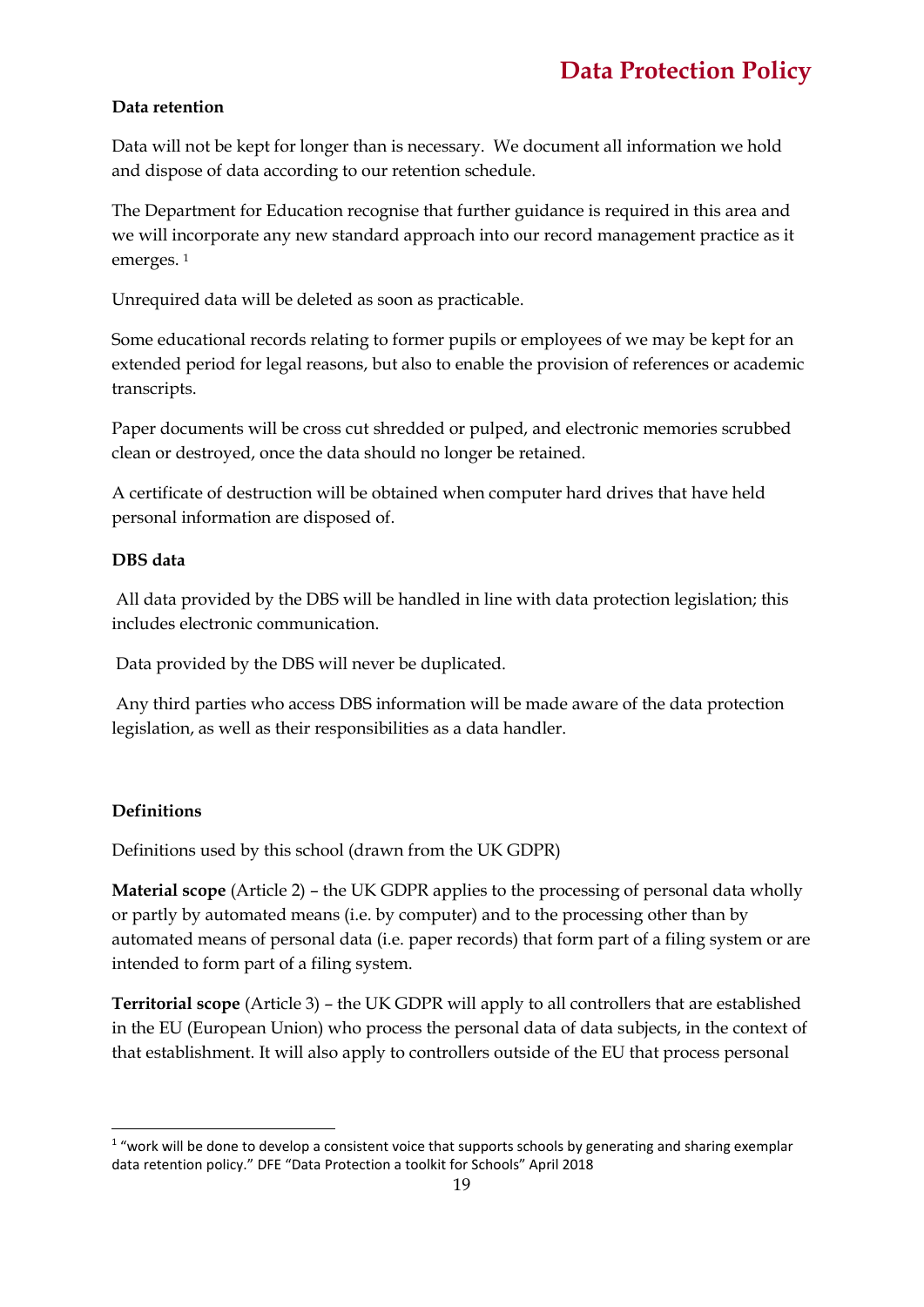data in order to offer goods and services, or monitor the behaviour of data subjects who are resident in the EU.

Article 4 definitions

**Establishment** – the main establishment of the controller in the EU will be the place in which the controller makes the main decisions as to the purpose and means of its data processing activities. The main establishment of a processor in the EU will be its administrative centre. If a controller is based outside the EU, it will have to appoint a representative in the jurisdiction in which the controller operates to act on behalf of the controller and deal with supervisory authorities.

**Personal data** – any information relating to an identified or identifiable natural person ('data subject'); an identifiable natural person is one who can be identified, directly or indirectly, in particular by reference to an identifier such as a name, an identification number, location data, an online identifier or to one or more factors specific to the physical, physiological, genetic, mental, economic, cultural or social identity of that natural person.

**Special categories of personal data** – personal data revealing racial or ethnic origin, political opinions, religious or philosophical beliefs, or trade-union membership, and the processing of genetic data, biometric data for the purpose of uniquely identifying a natural person, data concerning health or data concerning a natural person's sex life or sexual orientation.

**Data controller** – the natural or legal person, public authority, agency or other body which, alone or jointly with others, determines the purposes and means of the processing of personal data; where the purposes and means of such processing are determined by Union or Member State law, the controller or the specific criteria for its nomination may be provided for by Union or Member State law.

**Data subject** – any living individual who is the subject of personal data held by an organisation.

**Processing** – any operation or set of operations which is performed on personal data or on sets of personal data, whether or not by automated means, such as collection, recording, organisation, structuring, storage, adaptation or alteration, retrieval, consultation, use, disclosure by transmission, dissemination or otherwise making available, alignment or combination, restriction, erasure or destruction.

**Profiling** – is any form of automated processing of personal data intended to evaluate certain personal aspects relating to a natural person, or to analyse or predict that person's performance at work, economic situation, location, health, personal preferences, reliability, or behaviour. This definition is linked to the right of the data subject to object to profiling and a right to be informed about the existence of profiling, of measures based on profiling and the envisaged effects of profiling on the individual.

**Personal data breach** – a breach of security leading to the accidental, or unlawful, destruction, loss, alteration, unauthorised disclosure of, or access to, personal data